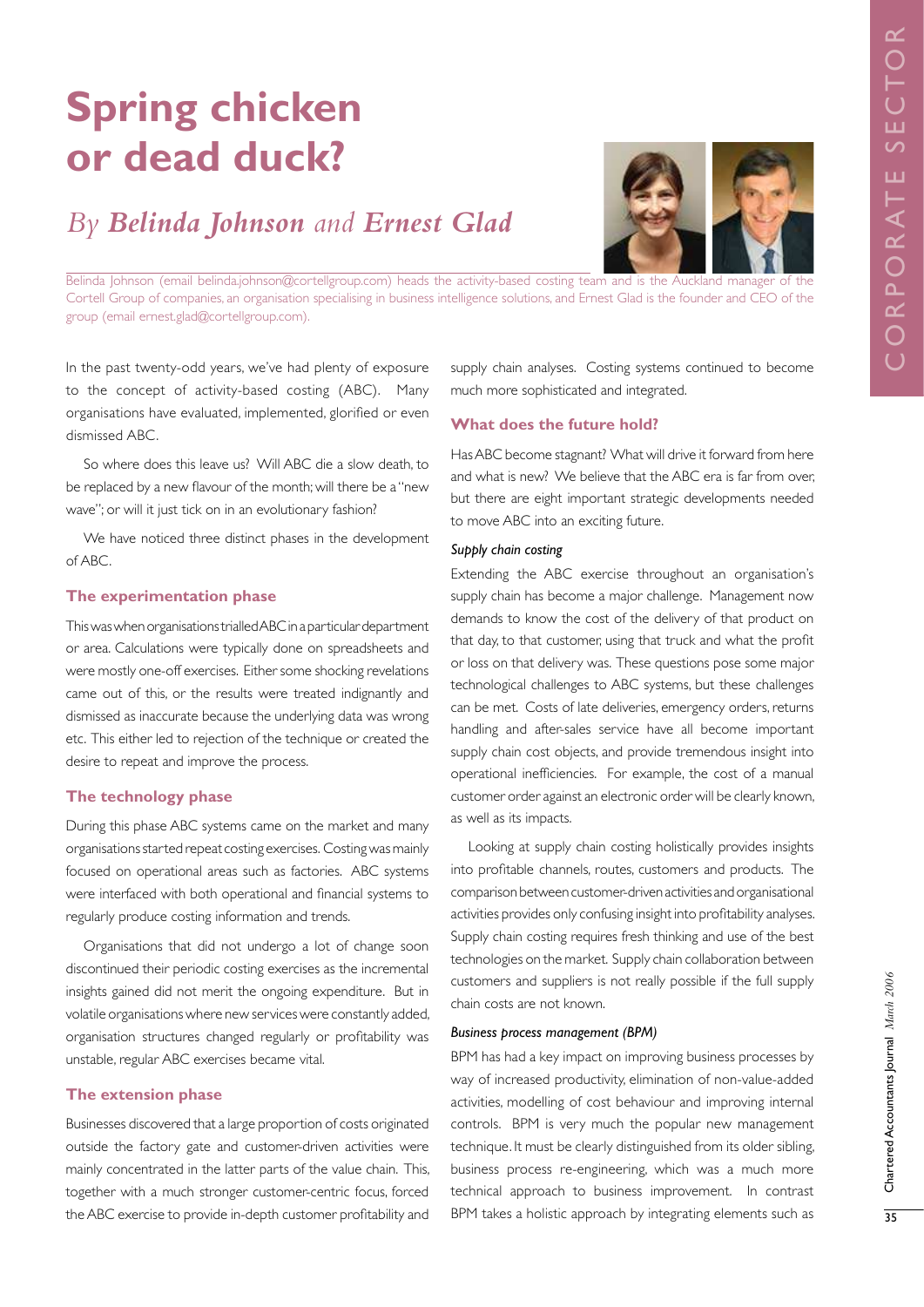workflow, process modelling, compliance and risk monitoring, performance improvement, business activity monitoring and several other techniques.

ABC is also an integral part of the BPM methodology, as it uses the process definitions, volumetric measurements and business intelligence components to provide before and after images of business processes. This in turn provides valuable insights into whether new processes deliver products and services at a reduced cost.

#### *Integrating ABC with economic value added (EVA) methods*

EVA is a performance measurement methodology that seeks to identify whether a business adds or destroys value for its shareholders. Obviously it is even more beneficial for an organisation to have this information at segment or division level. Sophisticated ABC techniques can assist in tracing an organisation's cost of capital into all its activities and can clearly show the impact on every product, service or customer. This encourages the use of EVA as a management technique at all levels of a business.

#### *Transfer pricing*

Transfer pricing has become increasingly important to corporations for the purposes of equitably costing shared services, proving economic independence between interlinked business entities, and in performance measurement schemes. Ideally, transfer pricing should be market-driven but as this is often not possible, cost will be a significant determinant of transfer pricing.

Cost can only be used as an indication of an equitable transfer price if charges are reasonable and do not include capacity or operational inefficiencies. They should also serve as a target to reduce overall costs. Accurate cost measurement as well as a form of benchmarking will be necessary to make effective transfer pricing a reality. ABC can also assist in finding a happy medium through a combination of fixed and variable pricing based on different capacity levels and performance benchmarks being reached.

#### *Business performance measurement*

Most organisations today seek dramatic improvement in business performance. This is measured in improved returns on capital, higher productivity ratios, better quality indicators and various other ratios, and requires new methods of measuring performance as well as new measuring techniques.

Wireless networks and other data-capture techniques have changed the way that productivity, quality and throughput are measured. More sophisticated and broader-based performance measurement can be rolled out across the enterprise. The lack of available measurement that was previously a problem for costing systems is no longer an impediment in rolling out advanced costing solutions.

Modern business performance measurement solutions encompass a multitude of factors rather than purely financial measures, enabling organisations to add value in a balanced format. Individual performance measurement (and the remuneration scheme) can be better aligned with that of the organisation as a whole. ABC can play a significant role in processing and providing appropriate performance measures.

#### *Activity-based budgeting (ABB)*

It has long been accepted that ABB is a logical extension of ABC. ABB provides the capability to use the relationship between cost drivers and resource consumption to prepare a much more reactive budget.

A budget that reacts dynamically to volume changes is more valuable than the older static budgets. For example, it is easy to say that next year a manager will spend \$20,000 on travel – a fixed budget irrespective of business volume. However, if this budget is measured in costs per trip (say \$700) and the trips are directly related to activity such as customer visits, the budget process is not only easier but re-forecasting also becomes a lot simpler.

#### *Integration into strategic management accounting*

Strategic management accounting requires a thorough understanding of an organisation to devise new product, customer, delivery and marketing strategies to dramatically improve an organisation's performance. It makes no sense for an organisation to change strategies that affect these areas of their business without performing a comprehensive ABC study. Equally so, the continuous evaluation of strategies should be dependent on regular cost measurement.

#### *Real-time costing*

Real-time or transactional costing must be an objective of any dynamic organisation. We consider real-time costing as the ability to provide a reasonably accurate interpretation of all costs, such as delivery, marketing and administrative costs before a transaction commences. It allows an organisation to determine the profitable outcome of a particular transaction and provides the opportunity for avoiding unprofitable business.

#### **Conclusion**

We believe better knowledge about costing as well as the availability of new technologies will provide a new impetus in delivering more advanced and sophisticated costing solutions.

ABC has a mixed history, including poor implementation, lack of costing knowledge, competition from various "fads", throughput accounting, standard costing and many other issues. But we believe it is here to stay as part of the armoury of the modern financial manager. Having been involved in a multitude of ABC implementations in many different industries it is our view that ABC has made such an impact on organisations' strategies and performance measurement that it will not fade away.

The future for ABC has arrived.